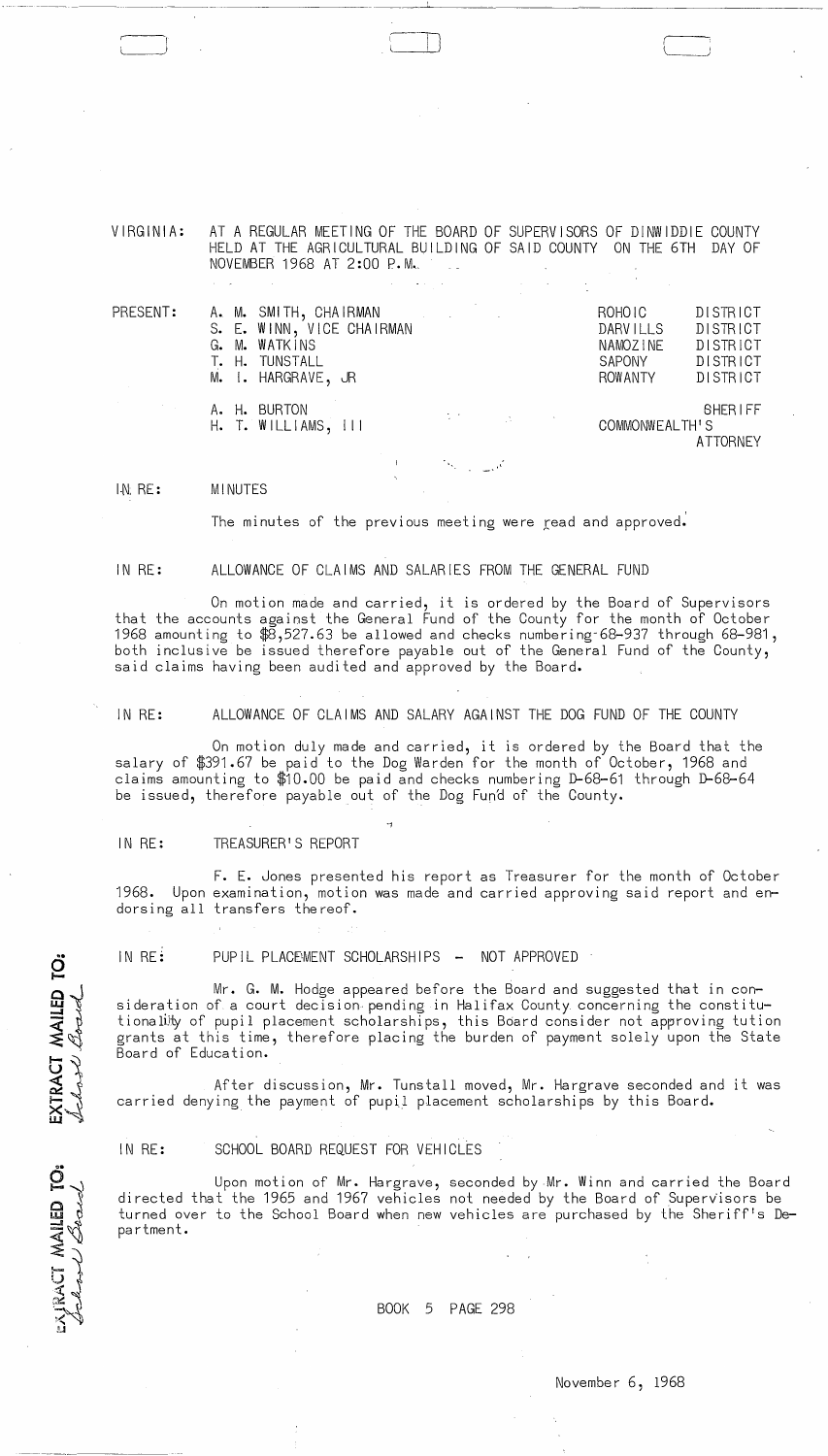## IN RE: SURPLUS SCHOOL BUSES TO BE SOLD - PUBLIC AUCTION

Mr. G. M. Hodge, Superintendent of Schools informed the Board surplus school buses and related items would be sold at public auction at 1:30 P.M. November 12th at the school bus garage.

## IN RE: .22 CALIBER RIFLE AUTHORIZED PURCHASED.

Upon request of A. W. Chappell, Dog Warden and upon motion of Mr. Winn seconded by Mr. Tunstall and carried the Board authorized the purchase of a .22 caliber rifle for the Dog Warden providing such rifle could not be obtained from merchandise conficated by various agencies.

## IN RE: PURCHASE OF AUTOMOBILES FOR SHERIFF'S DEPARTMENT

Upon request of the Sheriff and upon motion of Mr. Hargrave, seconded by Mr. Winn and properly carried the Sheriff was authorized to obtain bids on five (5) new automobiles for the Sheriff!s Department as provided by the budget for fiscal year 1968-69.

### IN RE: SALE OF SURPLUS PROPERTY

Upon suggestion of H. Barner Batte, Clerk Circuit Court and upon motion of Mr. Tunstall seconded by Mr. Winn and carried the Board authorized surplus desks, chairs, equipment, etc. stored at the Courthouse be sold at public auction subject to approval by the Circuit Court.

## IN RE: ROUTE  $#$  40 - REQUEST SURFACE IMPROVEMENTS

Upon motion of Mr. Winn, seconded by Mr. Tunstall, and carried the Executive Secretary was directed to petition the Department of Highways to improve and resurface Route #40 from McKenney to the Nottoway County line as sbon as possible.

#### IN RE: GENERAL ADVERTISING SIGNS - PROHIBITED IN AGRICULTURAL A-2 AREAS

Mr. Hargrave brought to the Board!s attention the Zoning Ordinance prohibits general advertising signs in Agricultural A-J areas. Mr. Hargrave stated this incurred undue hardship upon local County businesses which desire to advertise their products. He suggested the zoning ordinance be modified to permit general advertising signs in Agricultural A-2 areas providing that it advertises a business located within the boundary of Dinwiddie County. The Chairman directed this subject be discussed when other modifications of the County ordinances are considered ;under the general recodification of all County ordinances.

## IN RE: SOUTHEASTERN VIRGINIA GROUND WATER ADVISORY COMMITTEE

 $\frac{1}{2}$ There was read a letter from the Director of Conservation and Economics Division requesting a person be designated by Dinwiddie County to an advisory committee consisting of one representive from each of seventeen political subdivisions located within the coastal plains region of Virginia. Such committee has been requested to study ground water conditions in southeastern Virginia with respect to its economic equitable development and utilization. The Boarde directed that A. Terrell Baskerville attend the initial meetings of this committee.

## IN RE: EXTENSION SERVICE ASSISTANCE TO PETERSBURG - NOT AUTHORIZED

Mr. J. Eanest Wrenn, Dinwiddie County Extension Agent, stated the Extension Service had received nume cousscalls and request from residents of the City of Petersburg asking assistance in landscaping, yard care, home decorating, etc. Winn stated it is the policy of the Extension Service that agents cannot personally visit outside the limits of Dinwiddie County to assist in these request, however the Service will assist by telephone and mail where feasible.

 $\frac{1}{2}$ 

 $\vec{\mathcal{O}}$ ti ~~ :~ ;<br>: 22<br>: 22  $\mathcal{Z}$ 

 $\overline{P}$ 

~~

 $\sum_{i,j}$ 

 $\mathbf{H}$ 

**~'1 ~'1 ~'1** 

 $\sum_{i=1}^{n}$ 

e]

 $\mathbf{\Omega}$ 

# $\begin{bmatrix} -1 \\ 1 \\ -1 \end{bmatrix}$  $\vec{\mathbf{B}}$ W I WA<br>Kool  $\frac{1}{2}$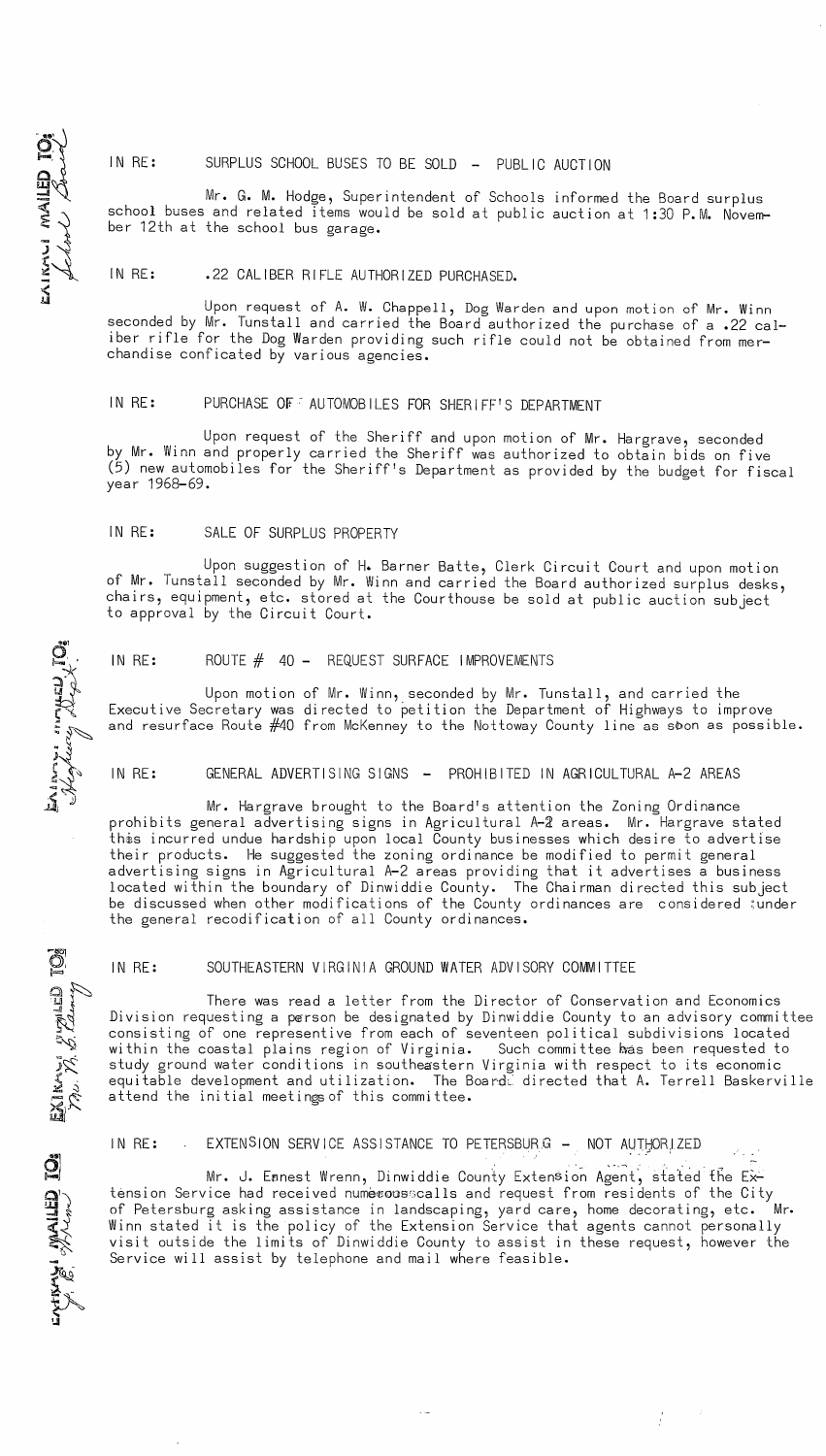

----------------------

#### IN RE: PLAT - CHESTNUT GARDENS SECTION 5 - APPROVED

A final plat of Chestnut Gardens, Section 5, containing 13 lots was submitted for approval. It appeared that said plat had been approved by the Highway Department and Health Department, a bond of \$6,000 had been posted and examining<br>fee in the amount of \$39.00 had been paid.

 $\alpha\gamma\sigma_{\rm E}$  s  $\sim$  Upon motion made and carried, said plat was approved for record by the Board.

,

IN RE:  $PLAT$   $\odot$   $-$  DUNED IN SOUTH SECTION 1  $-$  APPROVED

A final plat of Dunedin Apartments South, Section 1 showing 50 foot roads within Dunedin Apartments was presented for approval. Subject plat was previously approved by the Highway Department and Health Department and upon motion made and carried was approved for record.

#### IN RE: HIGHWAY SAFETY COMMITTEE

The Board discussed the Acts of the 1968 General Assembly requires the creation of local Highway Safety Commissions in each political subdivision. No action was taken at this time.

#### IN RE: CARSON DRIVE - ROUTE 677

Upon request from Richard Bland COllege and upon motion of Mr. Hargrave, seconded by Mr. Winn and carried, the Board directed that Sate Route 677 between Halifax Road and Richard Bland College be named CARSON DRIVE in recognition of achievements of Col. James M. Carson, Founder of Richard Bland College.

#### IN RE: DOG CONFINEMENT ORDINANCE - ADOPTED

This being the date and time set to hold a public hearing to consider adoption of an ordinance requiring the confinement of dogs to their owner's property or control during the month of May of each year the proposed ordinance was read aloud.

Subject public hearing was attended by 3 persons who were given the opportunity to speak for or against such proposed ordinance.;

After hearing all who wished to speak, Mr. Hargrave moved, Mr. Watkins seconded, and it was unanimously approved, all members voting "aye" to adopt the following ordinance effective this date:

(Complete ordinance on the following page)

#### BOOK 5 PAGE 299

November 6, 1968

EXIKALI MAILED TO

Ci<br>ED<br>
I

.-.-------------------